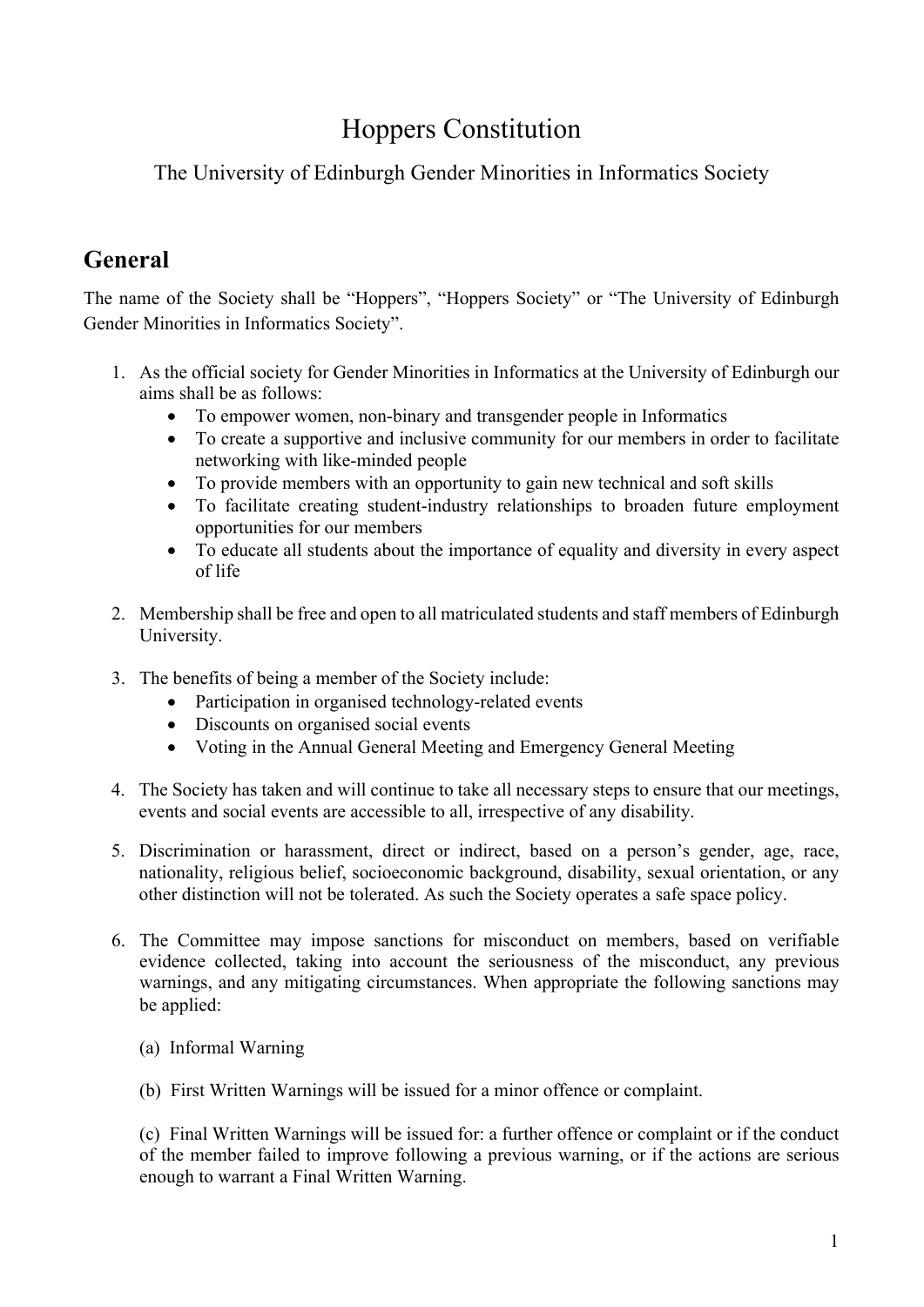(d) Removal from membership will occur if there is a further serious event of misconduct, or if the conduct of the member failed to improve following a previous written warning, or if the member committed an act of gross misconduct.

- 7. The Society has ensured and will continue to ensure that it complies with any relevant data protection legislation.
- 8. The Society shall be non-profit making. The Committee and members may only receive payment, direct or indirect, as reimbursement for legitimate expenses.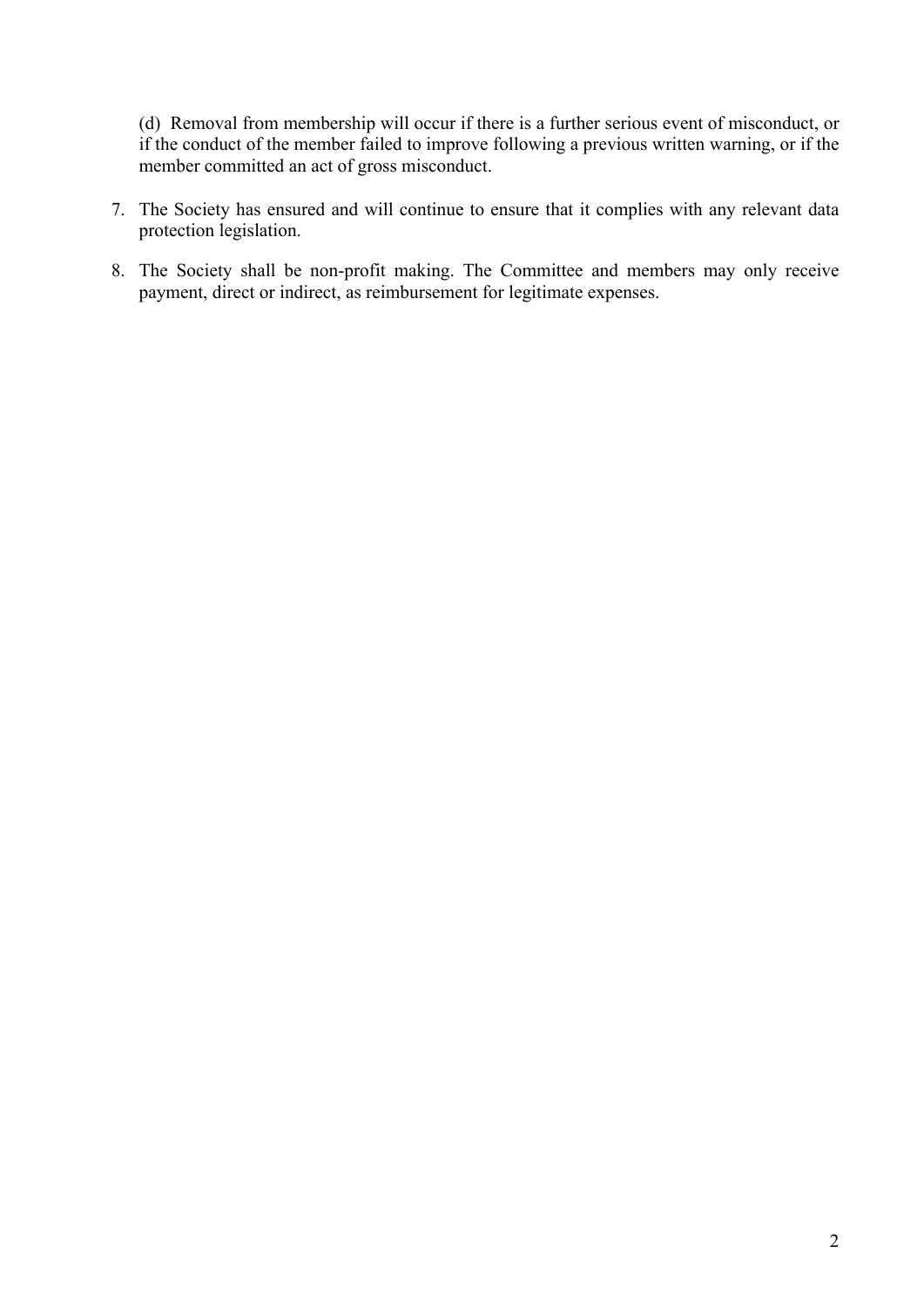#### **Committee**

- 1. All Executive Committee members, as well as the Head of Socials, Head of Tech, Head of Media, Head of Big Events, Head of Sponsorship, Volunteer Coordinator and Diversity and Wellness Officer shall be subject to election annually.
- 2. The business of the Society shall be managed by the committee.
- 3. All committee members, except for the Staff Representative, must be matriculated students of the University of Edinburgh.
- 4. To ensure cooperation between the Society and the School of Informatics, the Head of the School of Informatics, or a person appointed by the Head of the School, shall act as the Staff Representative. It is entirely up to the Representative to what degree they wish to participate in the committee.
- 5. The committee must consist of a President, Secretary and Treasurer (the Executive Committee) as a minimum.
- 6. The Executive Committee
	- The Executive Committee will be elected at the AGM.
	- No person may be elected to more than one of these posts simultaneously.

#### 7. President

- The President shall be ultimately responsible for the conduct of the Society.
- The President will chair the committee meetings and Emergency General Meetings.
- The President will act as the main point of contact between the Society and the School of Informatics.
- The President shall ensure other committee members are fulfilling their duties.
- The President shall help other committee members whenever necessary.
- The President is responsible to the Committee and the School of Informatics.
- Should the President resign or fail in fulfilling their duties, the Secretary will act as a Temporary President until a new President will be elected at an EGM.
- 8. Secretary
	- The Secretary shall be responsible for the administration of the Society.
	- The Secretary shall also be responsible for correspondence within or on behalf of the Society, excluding media or sponsorship-related communication, and prepare the agendas and the minutes of every committee meeting, AGM and EGM.
	- The Secretary will be responsible for booking venues for committee meetings and the official events (other than social events).
	- Should the Secretary resign or fail in fulfilling their duties, a new Secretary will be elected at an EGM.
- 9. Treasurer
	- The Treasurer shall be accountable to the committee and members for the finances of the Society.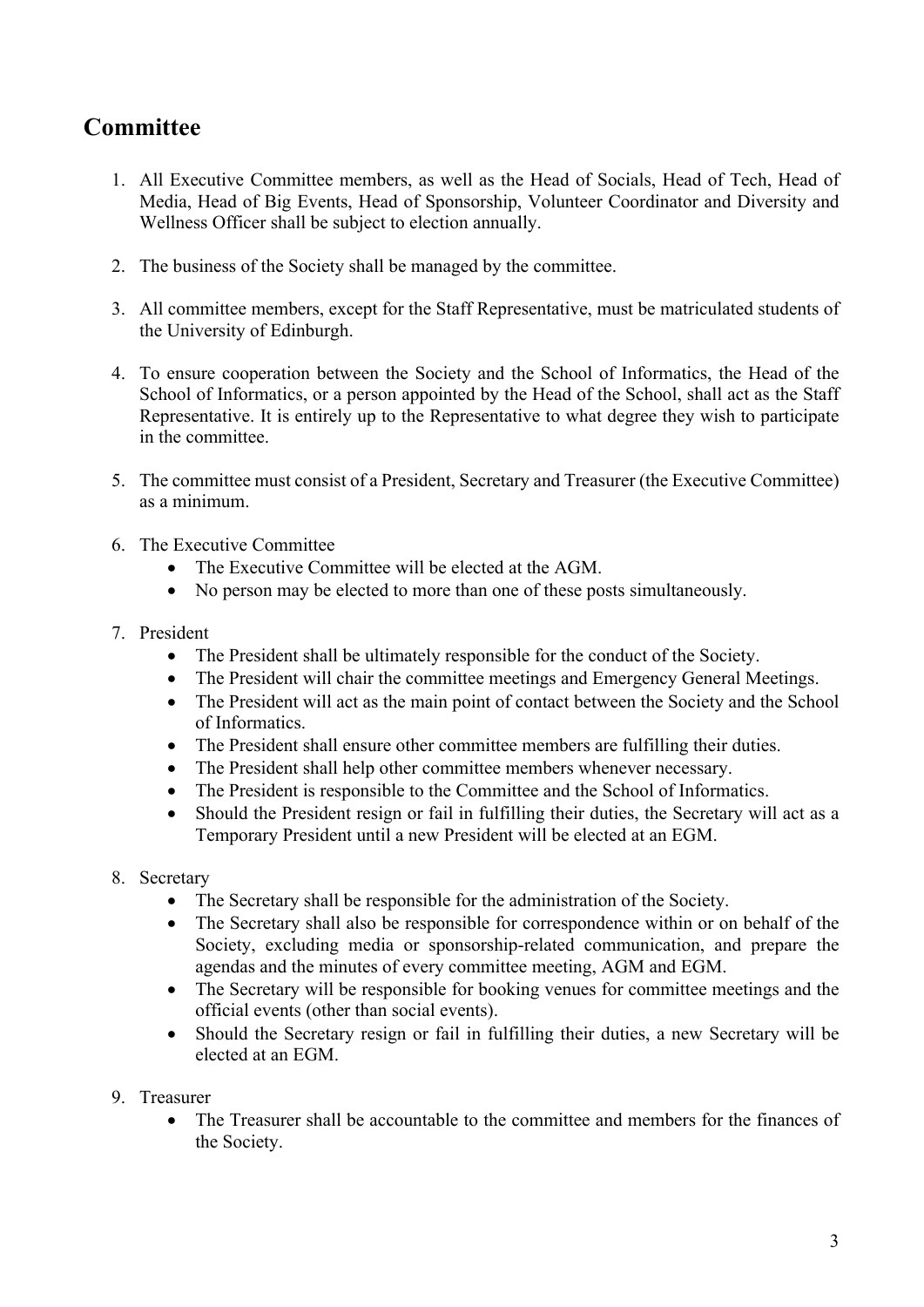- The Treasurer shall keep track of any income and expenses for the Society and make these data available to other committee members.
- The Treasurer shall prepare an outline for the yearly budget in the first semester of each academic year.
- Should the Treasurer resign or fail in fulfilling their duties, a new Treasurer will be elected at an EGM.
- 10. The following are the guidelines as to what role the person in these positions shall have in the Society:
	- (a) The Head of Socials shall ensure one social event on average is organised every month during term time.
	- (b) The Head of Tech shall ensure one technical event on average is organised every month during term time and shall contact companies regarding technical events.
	- (c) The Head of Media shall be responsible for all of our social media platforms, including, but not limited to, Facebook, Instagram and LinkedIn. The Head of Media shall ensure any information about events or recruitment opportunities that companies ask the Society to promote is send out to the mailing lists and posted on our social media. The Head of Media shall also send out the newsletter to the mailing lists at the beginning of every month. Additionally, the Media Sector shall be responsible for the Society's website and designing merchandise.
	- (d) The Head of Big Events shall be responsible for organising Ada Lovelace Day in October and International Women's Day in March.
	- (e) The Head of Sponsorship shall be the main point of contact between the Society and potential sponsors. The Head of Sponsorship shall actively seek sponsorship from companies in Edinburgh and beyond.
	- (f) The Volunteer Coordinator shall be responsible for recruiting and managing the volunteers willing to help in organising big events.
	- (g) The Diversity and Wellness Officer shall ensure inclusivity in the Society. The Officer shall be the main point of contact between our members and the Society. The Officer shall also promote the Code of Conduct and ensure it is not being violated.
	- (h) A Sector Coordinator in any given sector shall assist the Head of their sector in fulfilling their responsibilities.

Delegation of tasks is encouraged, however, those in the relevant positions should take responsibility for delegating and ensuring the tasks get done.

- 11. Should any of the non-executive committee members resign or fail in fulfilling their duties, one of the Sector Coordinators shall take over the role until the next election takes place.
- 12. Should any of the committee members violate the Code of Conduct or fail to fulfil their duties, a Committee Review will be triggered. Failing to fulfil the duties includes:
	- Missing two consecutive committee meetings without a prior notice and a valid explanation.
	- Failing to complete the tasks outlined in this constitution.
	- Failing to be in contact with the committee for more than two weeks.
	- Taking any action against the Society's values and goals.
- 13. A Committee Review shall take place during a committee meeting. The present committee members shall discuss the performance of the committee member under review and vote on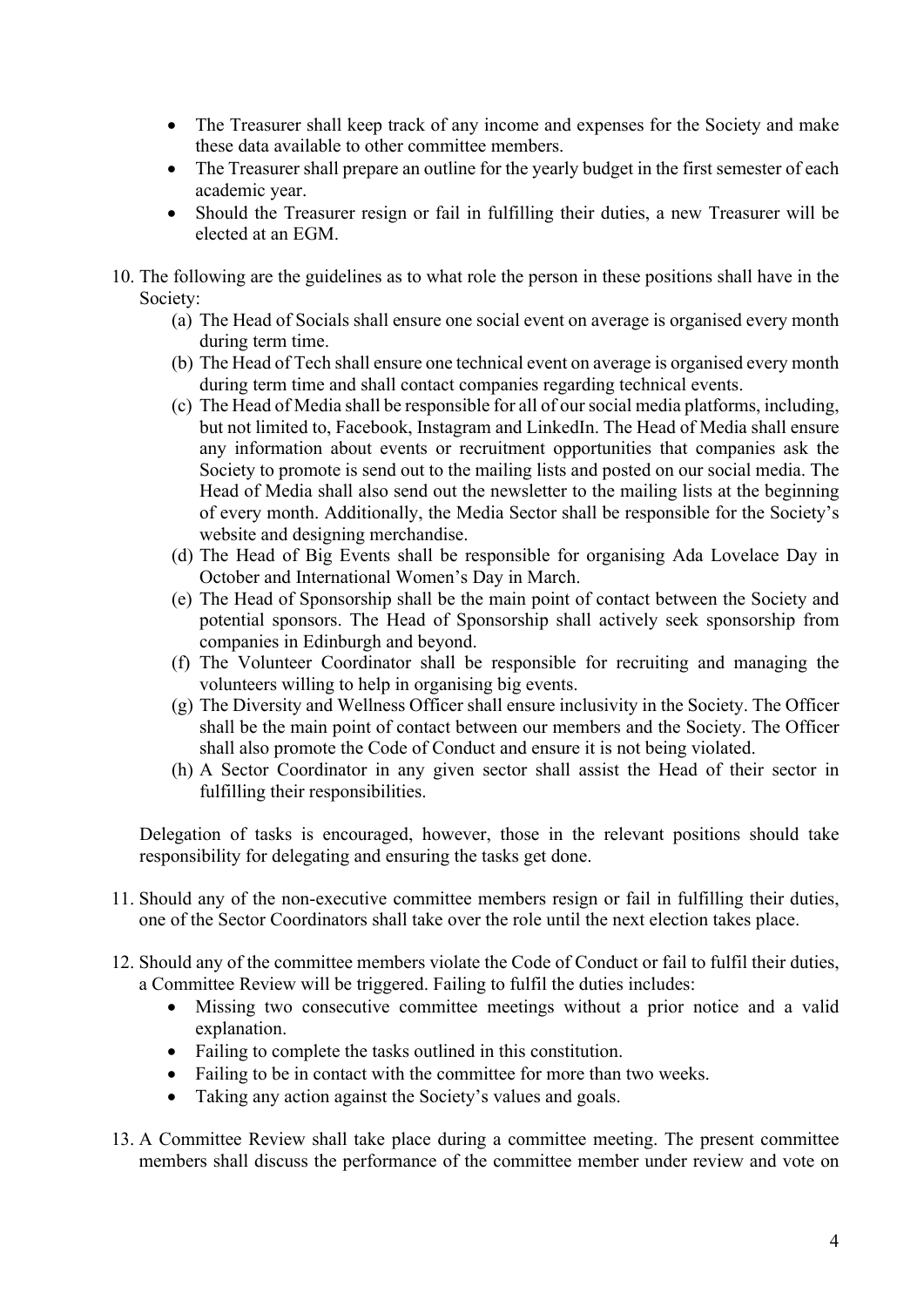whether the member shall be removed from the committee. The member under review shall leave the room for the time of the Committee Review if present at the meeting.

- 14. The Committee shall hold a feedback session once a semester to reflect upon the accomplishments, failures and possible improvements of each Sector.
- 15. The committee may find it helpful to appoint members to additional positions on the committee after the elections. This must be decided by a two third majority of the current committee.
- 16. In the event of ambiguity within this constitution, the committee may vote, by simple majority, to settle any disputes.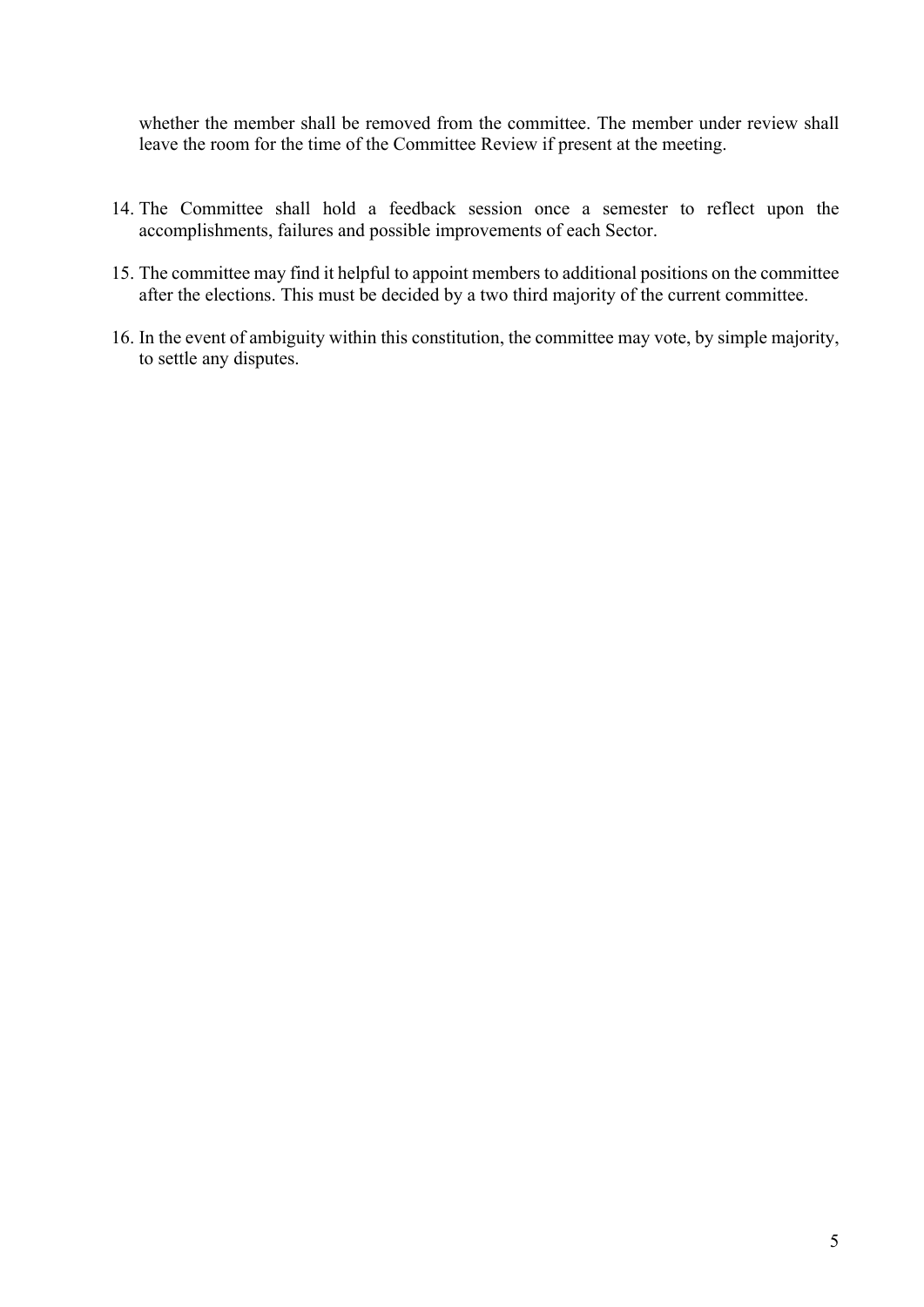### **Committee Meetings**

- 1. The committee shall meet at least twice a month in term time.
	- At least one of the meetings shall be attended by every committee member. At least one representative from each sector shall attend the second meeting.
- 2. The Secretary shall take attendance and minutes at each committee meeting.
- 3. The quorum to vote on significant decisions shall be two thirds of the members of the committee with at least two of the President, Treasurer and Secretary.
- 4. As a general rule the meetings shall also be open to any members who wish to discuss an item on the agenda with the committee or raise any other issue. However, if for any reason any member of the committee wants a meeting to be restricted to the committee only, a request should be made to the Secretary and the Secretary in concurrence with the President can restrict the meeting to committee members only.
- 5. The minutes of a committee meeting must be made available to members of the Society upon request.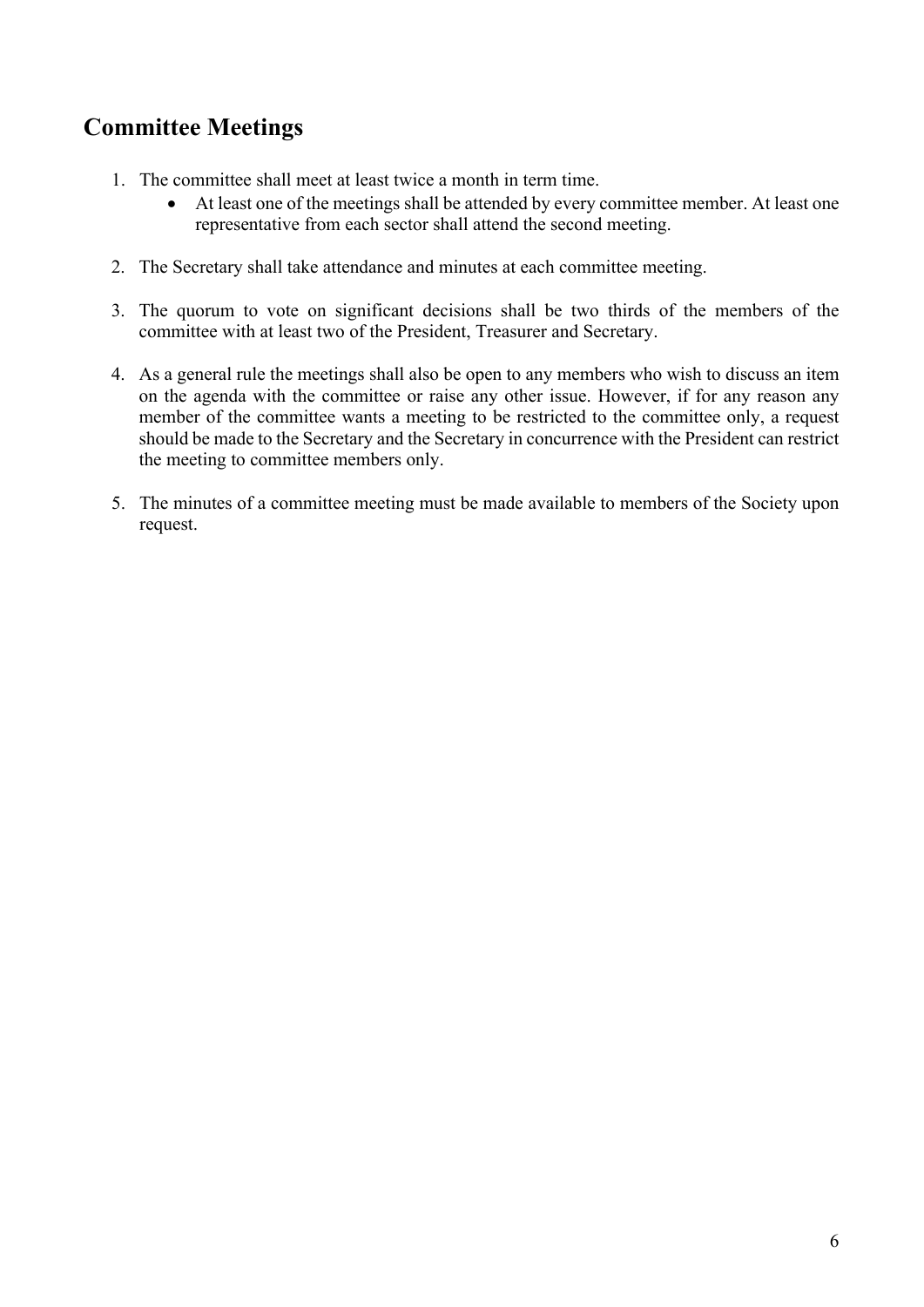### **Annual General Meeting**

- 1. All members shall be entitled to stand and to vote in elections.
- 2. All members must receive at least 14 days written notification of the annual general meeting and of elections not held at the AGM. An email suffices as a written notification.
- 3. Motions to be discussed should be presented to the Secretary in advance of the AGM.
- 4. The AGM must take place between week 7 and week 11 of semester 2.
- 5. When elections are held there will always be an option to re-open nominations (RON). If RON gets the greatest amount of votes the position will be kept open and an EGM shall be called by the committee to fill the position.
- 6. Nominations for the Executive positions shall be made in advance of the AGM. Nominations for other positions may be made at the AGM. If there were no nominations for one of the Executive positions in advance of the AGM, they may be made during the AGM.
- 7. If no nominations are made for the President position, the Secretary should take over the role.
- 8. The following should be the procedure for amending the constitution:
	- (a) The committee must make the amended constitution available to society members no later than 14 days prior to the general meeting.
	- (b) Suggested changes to an amended constitution must be submitted to the committee no later than seven days prior to the general meeting.
	- (c) Changes to an amended constitution will be presented at the general meeting and will be voted upon. Changes to an amended constitution must be passed by a two third majority. After all changes have been voted on, the amended constitution with the passed changes will be voted on.
	- (d) The amended constitution must be passed with a two third majority at the general meeting.